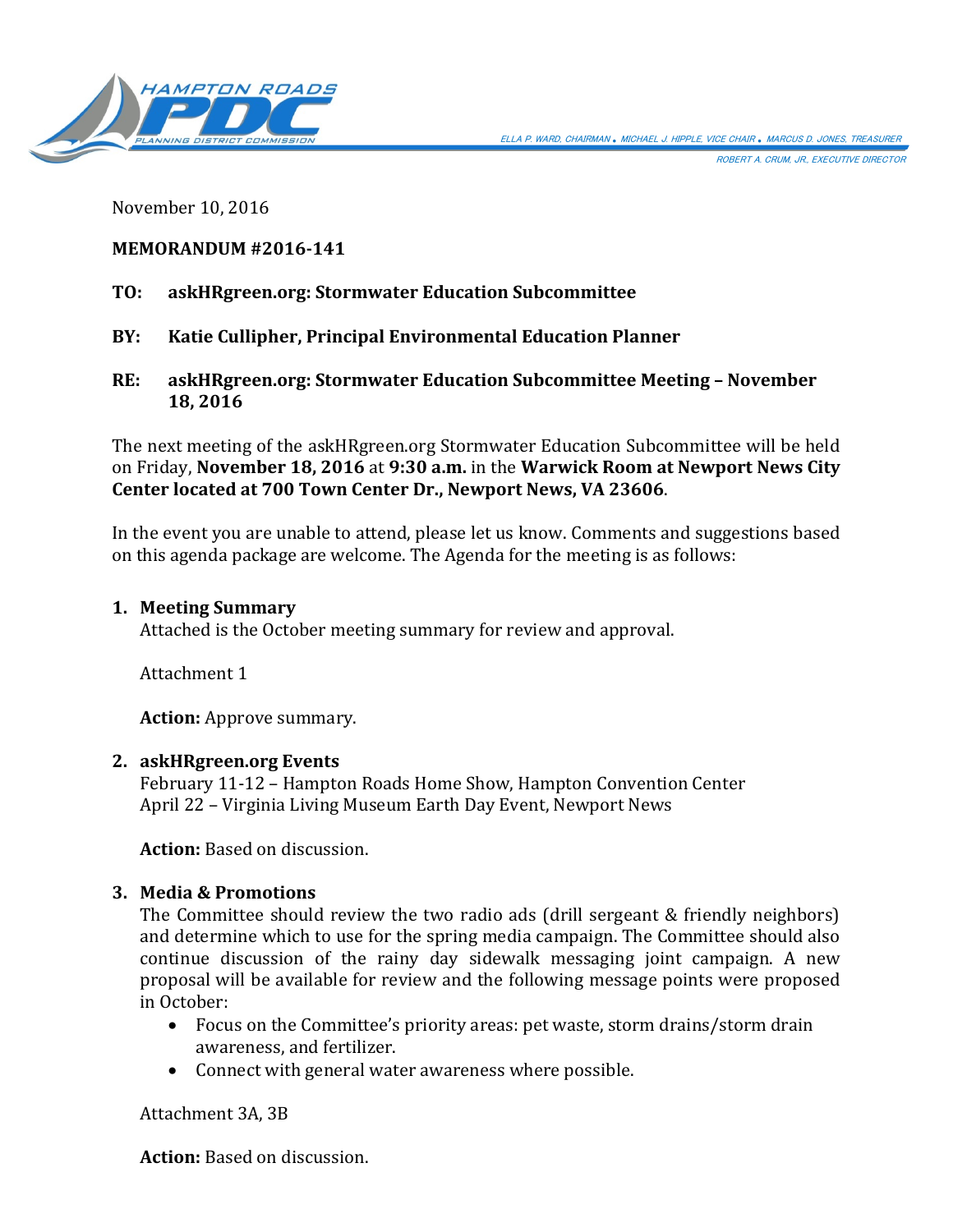# **4. Bay Star Homes**

The Committee should discuss any issues or concerns with the BSH program.

**Action:** Based on discussion.

# **5. Grants**

The Committee should continue working on the project requirements of the Chesapeake Bay Restoration Fund grant. \$10,000 in funding was awarded to address:

- Workshops At least two to be held in the spring on the peninsula and southside in partnership with groups such as the master gardeners.
- Pet Waste Stations 35 have been purchased.
- Soil Testing Giveaway HRPDC has mailed notices to winners of October giveaway.
- Bay Star Homes Flags 1600 have been purchased.
- Bay Star Homes Folders 2500 have been ordered.
- Other grant opportunities
	- o Chesapeake Bay Restoration Fund 2017 application was submitted in October, awaiting award determination in December.

**Action:** Based on discussion.

## **6. Promotional Items**

Hand sanitizer, dog waste bag holders, BSH window clings and goldfish have been ordered. The Committee should review the attached artwork from the Swedish fish order and decide whether it should be modified for the goldfish. The goldfish order is on hold to be received in March.

Attachment 6

**Action:** Based on discussion.

## **7. Staff Reports**

*Budget* – The current FY17 budget is attached for review.

Attachment 7

**Action:** Based on discussion.

**Next Committee Meeting** is scheduled for Friday, December 16, 2016 at the HRPDC office in Chesapeake.

KC/sl

## **askHRgreen.org: Stormwater Education Subcommittee:**